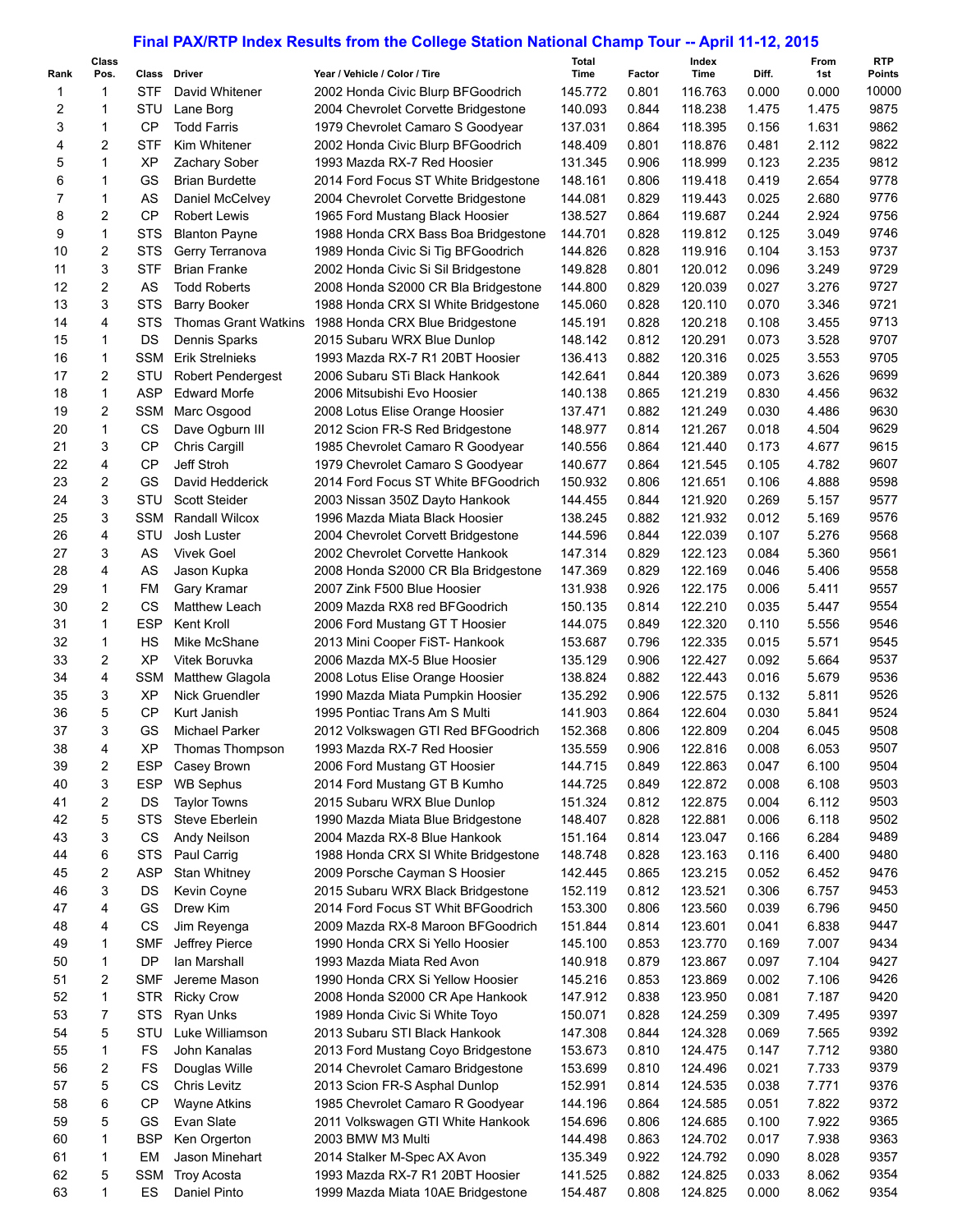| 64  | 6              | СS          | Jeff Warden              | 2014 Scion FRS Hot Lava Hankook      | 153.499 | 0.814 | 124.948 | 0.123 | 8.185  | 9345 |
|-----|----------------|-------------|--------------------------|--------------------------------------|---------|-------|---------|-------|--------|------|
| 65  | 4              | <b>ESP</b>  | <b>Robert Alaniz</b>     | 1999 Pontiac Firebird Hoosier        | 147.207 | 0.849 | 124.979 | 0.031 | 8.215  | 9343 |
| 66  | 3              | FS          | Casey Weiss              | 2007 Ford Mustang Shelby Bridgestone | 154.322 | 0.810 | 125.001 | 0.022 | 8.237  | 9341 |
| 67  | $\overline{2}$ | DP          | Ward Marshall            | 1993 Mazda Miata Red Avon            | 142.272 | 0.879 | 125.057 | 0.056 | 8.294  | 9337 |
| 68  | 7              | <b>CP</b>   | Jeff Minor               | 1978 Chevrolet Malibu B Hoosier      | 144.765 | 0.864 | 125.077 | 0.020 | 8.314  | 9335 |
| 69  | 8              | <b>STS</b>  | Francisco Reynoso        | 1989 Honda Civic Si Red BFGoodrich   | 151.279 | 0.828 | 125.259 | 0.182 | 8.496  | 9322 |
| 70  | 5              | ХP          | <b>Richard Holden</b>    |                                      | 138.575 | 0.906 | 125.549 | 0.290 | 8.786  | 9300 |
|     |                |             |                          | 1976 Datsun 280Z Red Hoosier         |         |       |         |       |        |      |
| 71  | 4              | DS          | David Anderson           | 2012 Mini Cooper JCW BI Hankook      | 154.698 | 0.812 | 125.615 | 0.066 | 8.851  | 9295 |
| 72  | 1              | BS          | Jason Marshall           | 2012 Nissan 370Z Blue Bridgestone    | 152.168 | 0.826 | 125.691 | 0.076 | 8.927  | 9290 |
| 73  | 7              | CS          | <b>Zack Barnes</b>       | 2004 Mazda RX-8 Blue Hankook         | 154.475 | 0.814 | 125.743 | 0.052 | 8.979  | 9286 |
| 74  | 8              | <b>CP</b>   | Bob Ely                  | 1969 Ford Mustang Blue Avon          | 145.630 | 0.864 | 125.824 | 0.082 | 9.061  | 9280 |
| 75  | 2              | <b>STR</b>  | John Hale                | 2008 Honda S2000 White Hankook       | 150.206 | 0.838 | 125.873 | 0.048 | 9.109  | 9276 |
| 76  | 4              | <b>FS</b>   | Eric Yee                 | 2013 Ford Mustang GT G Bridgestone   | 155.409 | 0.810 | 125.881 | 0.009 | 9.118  | 9276 |
| 77  | 3              | STR         | <b>Eric Davis</b>        | 2005 Honda S2000 Black BFGoodrich    | 150.242 | 0.838 | 125.903 | 0.022 | 9.139  | 9274 |
| 78  | 1              | FP          | Federico del Toro        | 2001 Porsche Boxster S Hoosier       | 143.148 | 0.880 | 125.970 | 0.067 | 9.207  | 9269 |
| 79  | 5              | DS          | Pat McCelvey             | 2014 Subaru WRX Blue Dunlop          | 155.236 | 0.812 | 126.052 | 0.081 | 9.288  | 9263 |
| 80  | 4              | <b>STF</b>  | Jordan Eubanks           | 2003 Acura RSX Type-S BFGoodrich     | 157.383 | 0.801 | 126.064 | 0.012 | 9.300  | 9262 |
| 81  | 5              | <b>STF</b>  | Joseph Austin            | 2007 Mini Cooper Blue Bridgestone    | 157.403 | 0.801 | 126.080 | 0.016 | 9.316  | 9261 |
| 82  | 6              | GS          | Robert Browning          | 2013 Ford Focus ST Blur Dunlop       | 156.499 | 0.806 | 126.138 | 0.058 | 9.375  | 9257 |
| 83  | 1              | KM          | <b>Andrew Trusty</b>     |                                      |         | 0.955 | 126.190 | 0.052 | 9.427  | 9253 |
|     |                |             |                          | CRG Kart Bad Boy Bla MG              | 132.136 |       |         |       |        |      |
| 84  | 5              | AS          | <b>Rick Martinez</b>     | 2002 Chevrolet Corvette Hankook      | 152.233 | 0.829 | 126.201 | 0.011 | 9.438  | 9252 |
| 85  | 6              | SSM         | Eric Anderson            | 1996 Mazda Miata Black Hoosier       | 143.117 | 0.882 | 126.229 | 0.028 | 9.466  | 9250 |
| 86  | 2              | <b>FP</b>   | Jesse Waymire            | 2000 Honda POS2000 Bla Hoosier       | 143.445 | 0.880 | 126.232 | 0.002 | 9.468  | 9250 |
| 87  | 6              | STF         | Robert Chrismas          | 2007 Mini Cooper Blue Bridgestone    | 157.998 | 0.801 | 126.556 | 0.325 | 9.793  | 9226 |
| 88  | 8              | СS          | Seth Eaton               | 2006 Mazda Mx5 Blue Dunlop           | 155.654 | 0.814 | 126.702 | 0.146 | 9.939  | 9216 |
| 89  | 3              | <b>FP</b>   | Tom Holt                 | 1974 Datsun 280Z White Hoosier       | 144.131 | 0.880 | 126.835 | 0.133 | 10.072 | 9206 |
| 90  | 4              | <b>FP</b>   | Jeff Mellow              | 2000 Honda S2000 Flat Hoosier        | 144.226 | 0.880 | 126.919 | 0.084 | 10.156 | 9200 |
| 91  | 6              | STU         | Thom Hardy               | 2004 Subaru WRX Sti BI Hankook       | 150.385 | 0.844 | 126.925 | 0.006 | 10.162 | 9199 |
| 92  | 2              | <b>BS</b>   | Jerry Centanni           | 1999 Chevrolet Corvette Hankook      | 153.714 | 0.826 | 126.968 | 0.043 | 10.204 | 9196 |
| 93  | 3              | <b>SMF</b>  | George Hammond           | 1990 Honda CRX Si Yellow Hoosier     | 148.901 | 0.853 | 127.013 | 0.045 | 10.249 | 9193 |
| 94  | 1              | STX         | Stefan Waller            | 2013 Subaru BRZ Blue Hankook         | 152.900 | 0.831 | 127.060 | 0.047 | 10.297 | 9190 |
| 95  | 4              | <b>STR</b>  | <b>Corey Pettett</b>     | 2005 Honda S2000 Black BFGoodrich    | 151.821 | 0.838 | 127.226 | 0.166 | 10.463 | 9178 |
| 96  | 7              | SSM         | Kenneth Baker            | 2007 Mazda MX-5 Red Hoosier          | 144.404 | 0.882 | 127.364 | 0.138 | 10.601 | 9168 |
| 97  |                |             |                          |                                      |         |       |         |       |        | 9163 |
|     | 9              | <b>CS</b>   | Michael Slater           | 2015 Subaru BRZ White Dunlop         | 156.540 | 0.814 | 127.424 | 0.059 | 10.660 |      |
| 98  | 9              | <b>STS</b>  | <b>Phillip Osborne</b>   | 1989 Honda Civic orange BFGoodrich   | 154.031 | 0.828 | 127.538 | 0.114 | 10.774 | 9155 |
| 99  | 7              | STU         | <b>Michael Middleton</b> | 2015 Subaru WRX STi WR Dunlop        | 151.289 | 0.844 | 127.688 | 0.150 | 10.925 | 9144 |
| 100 | 6              | DS          | Erick Van Houten         | 2015 Subaru WRX Blue Dunlop          | 157.253 | 0.812 | 127.689 | 0.002 | 10.926 | 9144 |
| 101 | $\overline{7}$ | GS          | Dan Lantz                | 2014 Ford Focus ST Blac Hankook      | 158.612 | 0.806 | 127.841 | 0.152 | 11.078 | 9133 |
| 102 | 2              | ES          | Angel Reyna              | 1999 Mazda Miata Blue Bridgestone    | 158.403 | 0.808 | 127.990 | 0.148 | 11.226 | 9123 |
| 103 | 9              |             | CP Anthony Espinosa      | 1986 Ford Mustang GT Or Goodyear     | 148.174 | 0.864 | 128.022 | 0.033 | 11.259 | 9121 |
| 104 | 1              |             | CAMC Shawn Murphy        | 2015 Ford Mustang GT Or Dunlop       | 154.324 | 0.830 | 128.089 | 0.067 | 11.326 | 9116 |
| 105 | 8              | GS          | Doug Covington           | 2014 Ford Focus ST Black Hankook     | 158.995 | 0.806 | 128.150 | 0.061 | 11.387 | 9111 |
| 106 | 5              | <b>STR</b>  | Kerry Coughlin           | 2003 Honda S2000 Spa Y Hankook       | 152.962 | 0.838 | 128.182 | 0.032 | 11.419 | 9109 |
| 107 | 5              | FS          | <b>Bradley Walker</b>    | 2013 Chevrolet Camaro Michelin       | 158.402 | 0.810 | 128.306 | 0.123 | 11.542 | 9100 |
| 108 | 8              | STU         | <b>Thomas Cook</b>       | 2006 Subaru Impreza STi Hankook      | 152.037 | 0.844 | 128.319 | 0.014 | 11.556 | 9099 |
| 109 | 1              | <b>SSP</b>  | Keath Marx               | 2004 Chevrolet Corvette Hoosier      | 147.524 | 0.871 | 128.493 | 0.174 | 11.730 | 9087 |
| 110 | 7              | DS          | Phil Elmore              | 2012 Mini Cooper JCW BI Hankook      | 158.296 | 0.812 | 128.536 | 0.043 | 11.773 | 9084 |
| 111 | 6              | <b>STR</b>  | Chris Leclair            | 2006 Honda S2000 Blue Hankook        | 153.408 | 0.838 | 128.556 | 0.020 | 11.793 | 9083 |
|     | 2              |             |                          |                                      |         |       |         |       |        |      |
| 112 |                | <b>STX</b>  | <b>Brad Maxcy</b>        | 1998 BMW 328is Black Hankook         | 155.032 | 0.831 | 128.832 | 0.276 | 12.068 | 9063 |
| 113 | $\overline{7}$ | <b>STR</b>  | Chung Ying               | 2013 Mazda MX5 White Multi           | 153.786 | 0.838 | 128.873 | 0.041 | 12.109 | 9060 |
| 114 | $\mathbf{1}$   |             | STSL Sharon Eberlein     | 1990 Mazda Miata Blue Bridgestone    | 155.751 | 0.828 | 128.962 | 0.089 | 12.198 | 9054 |
| 115 | 10             | CS          | David Ogburn Jr.         | 2012 Scion FR-S Red Bridgestone      | 158.523 | 0.814 | 129.038 | 0.076 | 12.274 | 9049 |
| 116 | 6              | AS          | Jim Kritzler             | 2004 Chevy Corvette BI Bridgestone   | 155.665 | 0.829 | 129.046 | 0.009 | 12.283 | 9048 |
| 117 | 3              | <b>BS</b>   | Reinaldo Pena            | 2005 Honda S2000 Hankook             | 156.584 | 0.826 | 129.338 | 0.292 | 12.575 | 9028 |
| 118 | 3              | ES          | Thomas Lackey            | 1999 Mazda Miata Red BFGoodrich      | 160.107 | 0.808 | 129.366 | 0.028 | 12.603 | 9026 |
| 119 | 5              | ESP         | Mat Peck                 | 1999 Pontiac Firebird Hoosier        | 152.391 | 0.849 | 129.380 | 0.014 | 12.617 | 9025 |
| 120 | 4              | <b>BS</b>   | Michael Cobb             | 2007 Mazda MX5 MSR Red Dunlop        | 157.102 | 0.826 | 129.766 | 0.386 | 13.003 | 8998 |
| 121 | 2              | <b>STSL</b> | Connie Booker            | 1988 Honda CRX SI White Bridgestone  | 156.895 | 0.828 | 129.909 | 0.143 | 13.146 | 8988 |
| 122 | 5              | <b>BS</b>   | <b>Wayne Stockel</b>     | 2013 Subaru STi Orange BFGoodrich    | 157.385 | 0.826 | 130.000 | 0.091 | 13.237 | 8982 |
| 123 | 7              | AS          | Eric Jones               | 2004 Chevrolet Corvett Kumho         | 156.884 | 0.829 | 130.057 | 0.057 | 13.293 | 8978 |
| 124 | 3              | <b>STX</b>  | <b>Matt Harrell</b>      | 2013 Subaru BRZ Black Hankook        | 156.591 | 0.831 | 130.127 |       | 13.364 | 8973 |
|     |                |             |                          |                                      |         |       |         | 0.070 |        |      |
| 125 | 6              | <b>ESP</b>  | Cole Miller              | 2000 Ford Mustang GT A Hoosier       | 153.327 | 0.849 | 130.175 | 0.048 | 13.411 | 8970 |
| 126 | 11             | <b>CS</b>   | Aaron Hachenberg         | 2013 Scion FR-S Hot La Hankook       | 160.210 | 0.814 | 130.411 | 0.236 | 13.648 | 8953 |
| 127 | 8              | <b>STR</b>  | Landon Thompson          | 2006 Honda S2000 Black Dunlop        | 156.262 | 0.838 | 130.948 | 0.537 | 14.184 | 8917 |
| 128 | 9              | STU         | Michael Naydeck          | 2015 Subaru WRX/STi Bridgestone      | 155.212 | 0.844 | 130.999 | 0.051 | 14.236 | 8913 |
| 129 | 10             | <b>CP</b>   | <b>Tracy Lewis</b>       | 1965 Ford Mustang Black Hoosier      | 151.713 | 0.864 | 131.080 | 0.081 | 14.317 | 8908 |